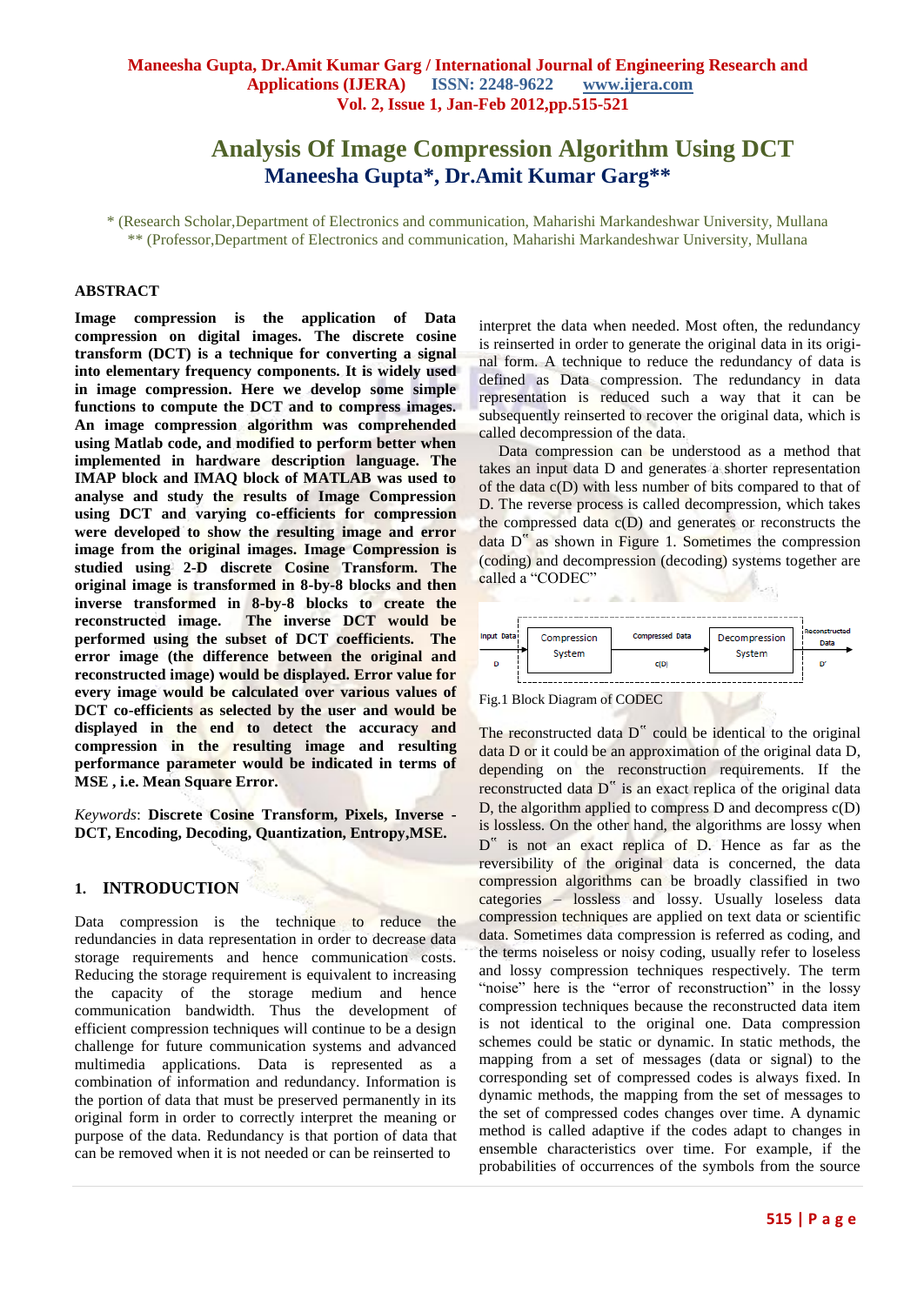min.

are not fixed over time, an adaptive formulation of the binary codewords of the symbols is suitable, so that the compressed file size can adaptively change for better compression efficiency.

#### **2. DISCRETE COSINE TRANSFORM**

The discrete cosine transform (DCT) helps separate the image into parts (or spectral sub-bands) of differing importance (with respect to the image's visual quality). The DCT is similar to the discrete Fourier transform: it transforms a signal or image from the spatial domain to the frequency domain (Fig 2)



Fig.2 Transformation of function into DCT

A discrete cosine transform (DCT) expresses a sequence of finitely many data points in terms of a sum of [cosine](http://en.wikipedia.org/wiki/Cosine) functions oscillating at different [frequencies.](http://en.wikipedia.org/wiki/Frequency) DCTs are important to numerous applications in science and engineering, from [lossy compression](http://en.wikipedia.org/wiki/Lossy_compression) of [audio](http://en.wikipedia.org/wiki/Audio_compression_(data)) (e.g. [MP3\)](http://en.wikipedia.org/wiki/MP3) and [images](http://en.wikipedia.org/wiki/Image_compression) (e.g. [JPEG\)](http://en.wikipedia.org/wiki/JPEG) (where small high-frequency components can be discarded), to spectral for the numerical solution of [partial differential equations.](http://en.wikipedia.org/wiki/Partial_differential_equations) The use of [cosine](http://en.wikipedia.org/wiki/Cosine) rather than [sine](http://en.wikipedia.org/wiki/Sine) functions is critical in these applications: for compression, it turns out that cosine functions are much more efficient (as described below, fewer are needed to approximate a typical [signal\)](http://en.wikipedia.org/wiki/Signal_(electrical_engineering)), whereas for differential equations the cosines express a particular choice of [boundary conditions.](http://en.wikipedia.org/wiki/Boundary_condition)

 In particular, a DCT is a [Fourier-related transform](http://en.wikipedia.org/wiki/List_of_Fourier-related_transforms) similar to the [discrete Fourier transform](http://en.wikipedia.org/wiki/Discrete_Fourier_transform) (DFT), but using only [real](http://en.wikipedia.org/wiki/Real_number)  [numbers.](http://en.wikipedia.org/wiki/Real_number) DCTs are equivalent to DFTs of roughly twice the length, operating on real data with [even](http://en.wikipedia.org/wiki/Even_and_odd_functions) symmetry (since the Fourier transform of a real and even function is real and even), where in some variants the input and/or output data are shifted by half a sample. There are eight standard DCT variants, of which four are common.

 The most common variant of discrete cosine transform is the type-II DCT, which is often called simply "the DCT"; its inverse, the type-III DCT, is correspondingly often called simply "the inverse DCT" or "the IDCT". Two related transforms are the [discrete sine](http://en.wikipedia.org/wiki/Discrete_sine_transform) transforms (DST), which is equivalent to a DFT of real and *odd* functions, and the [modified discrete cosine transforms](http://en.wikipedia.org/wiki/Modified_discrete_cosine_transform) (MDCT), which is based on a DCT of *overlapping* data.

# **3. RELATED WORK, ISSUES AND POSSIBLE SOLUTIONS**

Discrete Cosine Transform is a technique for converting a signal into elementary frequency components, widely used in

image compression. The rapid growth of digital imaging applications, including desktop publishing, multimedia, teleconferencing, and high-definition television (HDTV) has increased the need for effective and standardized image compression techniques. Among the emerging standards are JPEG, for compression of still images [Wallace 1991]; MPEG, for compression of motion video [Puri 1992]; and CCITT H.261 (also known as Px64), for compression of video telephony and teleconferencing. There are many rese-

arch papers that propose 1D Discrete cosine transform technique to modify an image so as to get the compressed data or image model. [1] shows a discrete wavelet technique to compress the images using wavelet theory in VHDL, Verilog. [2] shows FFT approach for data compression.that its histogram has a desired shape. [3] shows the lossless image compression algorithm using FPGA technology. [4] has shown an image compression algorithm using verilog with area, time and power constraints. [5] has shown a simple DCT technique to for converting signals into elementary frequency components using mathematica toolbox. [6] shows comparative analysis of various compression methods for medical images depicting lossless and lossy image compression. [7] shows Fourier analysis and Image processing technique. [8] shows Image compression Implementation using Fast Fourier Transform. [9] depicts a comparative study of Image Compression using Curvelet, Ridgilet and Wavelet Transform Techniques.

 JPEG is primarily a lossy method of compression.JPEG was designed specifically to discard information that the human eye cannot easily see. Slight changes in color are not perceived well by the human eye, while slight changes in intensity (light and dark) are. Therefore JPEG's lossy encoding tends to be more frugal with the gray-scale part of an image and to be more frivolous with the color .DCT separates images into parts of different frequencies where less important frequencies are discarded through quantization and important frequencies are used to retrieve the image during decompression.

# **4. PROBLEM FORMULATION**

To analyse the image compression algorithm using 2 dimension DCT. According to the DCT properties, a DC is transformed to discrete delta-function at zero frequency. Hence, the transform image contains only the DC component. To transformed an image into 8 x 8 subsets by applying DCT in 2 dimension. Also, a subset of DCT coefficients have been prepared in order to perform inverse DCT to get the reconstructed image. The work to be done is to perform the inverse transform of the transformed image and also to generate the error image in order to give the results in terms of MSE (Mean Square Error), as MSE increases, the image quality degrades and as the MSE would decrease, image quality would be enhanced with the help of changing the co-efficients for DCT Blocks.

# **5. WORK METHODOLOGY**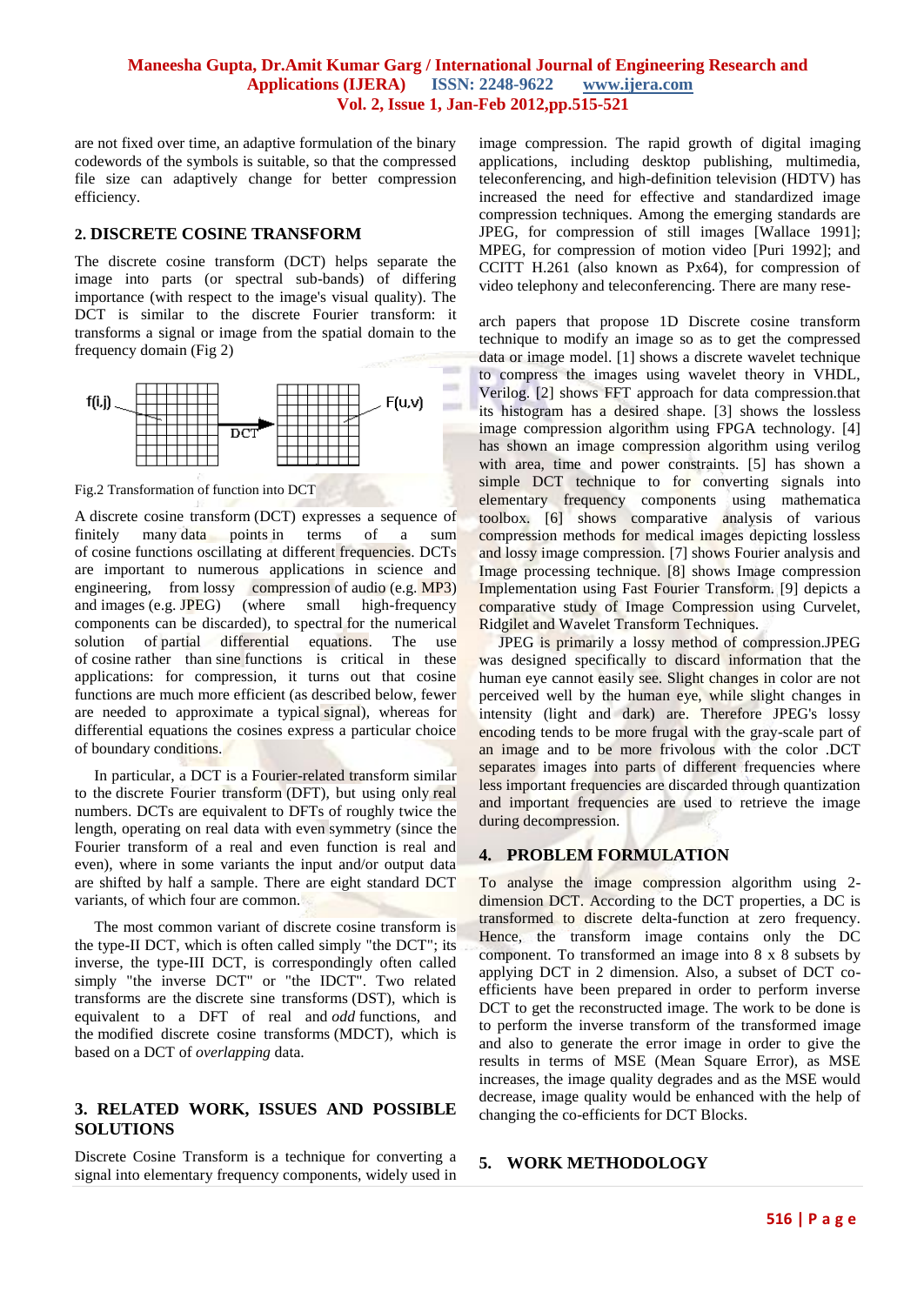Image compression is a technique used to reduce the storage and transmission costs. The existing techniques used for compressing image files are broadly classified into two categories, namely lossless and lossy compression techniques. In lossy compression techniques, the original digital image is usually transformed through an invertible linear transform into another domain, where it is highly decorrelated by the transform. This de-correlation concentrates the important image information into a more compact form. The transformed coefficients are then quantized yielding bitstreams containing long stretches of zeros. Such bit-streams can be coded efficiently to remove the redundancy and store it into a compressed file. The decompression reverses this process to produce the recovered image. The 2-D discrete cosine transform (DCT) is an invertible linear transform and is widely used in many practical image compression systems because of its compression performance and computational efficiency [10-12]. DCT converts data (image pixels) into sets of frequencies. The first frequencies in the set are the most meaningful; the latter, the least. The least meaningful frequencies can be stripped away based on allowable resolution loss. DCT-based image compression relies on two techniques to reduce data required to represent the image. The first is quantization of the image's DCT coefficients; the second is entropy coding of the quantized coefficients [13]. Quantization is the process of reducing the number of possible values of a quantity, thereby reducing the number of bits needed to represent it. Quantization is a lossy process and implies in a reduction of the color information associated with each pixel in the image. Entropy coding is a technique for representing the quantized coefficients as compactly as possible.



Fig.3: Block Diagram For Compression/Decompression Algorithm

In this paper, a simple entropy encoder algorithm will be proposed and implemented. It works on quantized coefficients of the discrete cosine transform. The basic idea of the new approach is to divide the image into 8x8 blocks and then extract the consecutive non-zero coefficients preceding the zero coefficients in each block. In contrast to the Run\_Length decoder, the output of this encoder consists of the number of the nono-zero coefficients followed by the coefficients themselves for each block. The decompression process can be performed systematically and the number of zero coefficients can be computed by subtracting the number of non-zero coefficients from 64 for each block.

After the reconstructed image is obtained, the error image is also generated using MATLAB image processing commands by subtracting the reconstructed image from the original image and MSE (main square error) is computed to indicate the quality of the reconstructed image that is best when MSE  $= 0$ , that happens when all the 64 co-efficients are selected in the simulations.

#### **6. LOSSLESS AND LOSSY IMAGE COMPRESSION**

When hearing that image data are reduced, one could expect that automatically also the image quality will be reduced. A loss of information is, however, totally avoided in lossless compression, where image data are reduced while image information is totally preserved. It uses the predictive encoding which uses the gray level of each pixel to predict the gray value of its right neighbor. Only the small deviation from this prediction is stored. This is a first step of lossless data reduction. Its effect is to change the statistics of the image signal drastically. Statistical encoding is another important approach to lossless data reduction. Statistical encoding can be especially successful if the gray level statistics of the images has already been changed by predictive coding. The overall result is redundancy reduction, that is reduction of the reiteration of the same bit patterns in the data. Of course, when reading the reduced image data, these processes can be performed in reverse order without any error and thus the original image is recovered. Lossless compression is therefore also called reversible compression. Lossy data compression has of course a strong negative connotation and sometimes it is doubted quite emotionally that it is at all applicable in medical imaging. In transform encoding one performs for each image run a mathematical transformation that is similar to the Fourier transform thus separating image information on gradual spatial variation of brightness (regions of essentially constant brightness) from information with faster variation of brightness at edges of the image (compare: the grouping by the editor of news according to the classes of contents). In the next step, the information on slower changes is transmitted essentially lossless (compare: careful reading of highly relevant pages in the newspaper), but information on faster local changes is communicated with lower accuracy (compare: looking only at the large headings on the less relevant pages). In image data reduction, this second step is called quantization. Since this quantization step cannot be reversed when decompressing the data, the overall compression is "lossy" or "irreversible".

# **7. JPEG**

The DCT is used in [JPEG](http://en.wikipedia.org/wiki/JPEG) image compression, [MJPEG,](http://en.wikipedia.org/wiki/MJPEG) [MPEG,](http://en.wikipedia.org/wiki/MPEG) [DV,](http://en.wikipedia.org/wiki/DV) and [Theora](http://en.wikipedia.org/wiki/Theora) [video compression.](http://en.wikipedia.org/wiki/Video_compression) There, the twodimensional DCT-II of N x N blocks are computed and the results are [quantized](http://en.wikipedia.org/wiki/Quantization_(signal_processing)) and [entropy coded.](http://en.wikipedia.org/wiki/Entropy_encoding) In this case, *N* is typically 8 and the DCT-II formula is applied to each row and column of the block. The result is an  $8 \times 8$  transform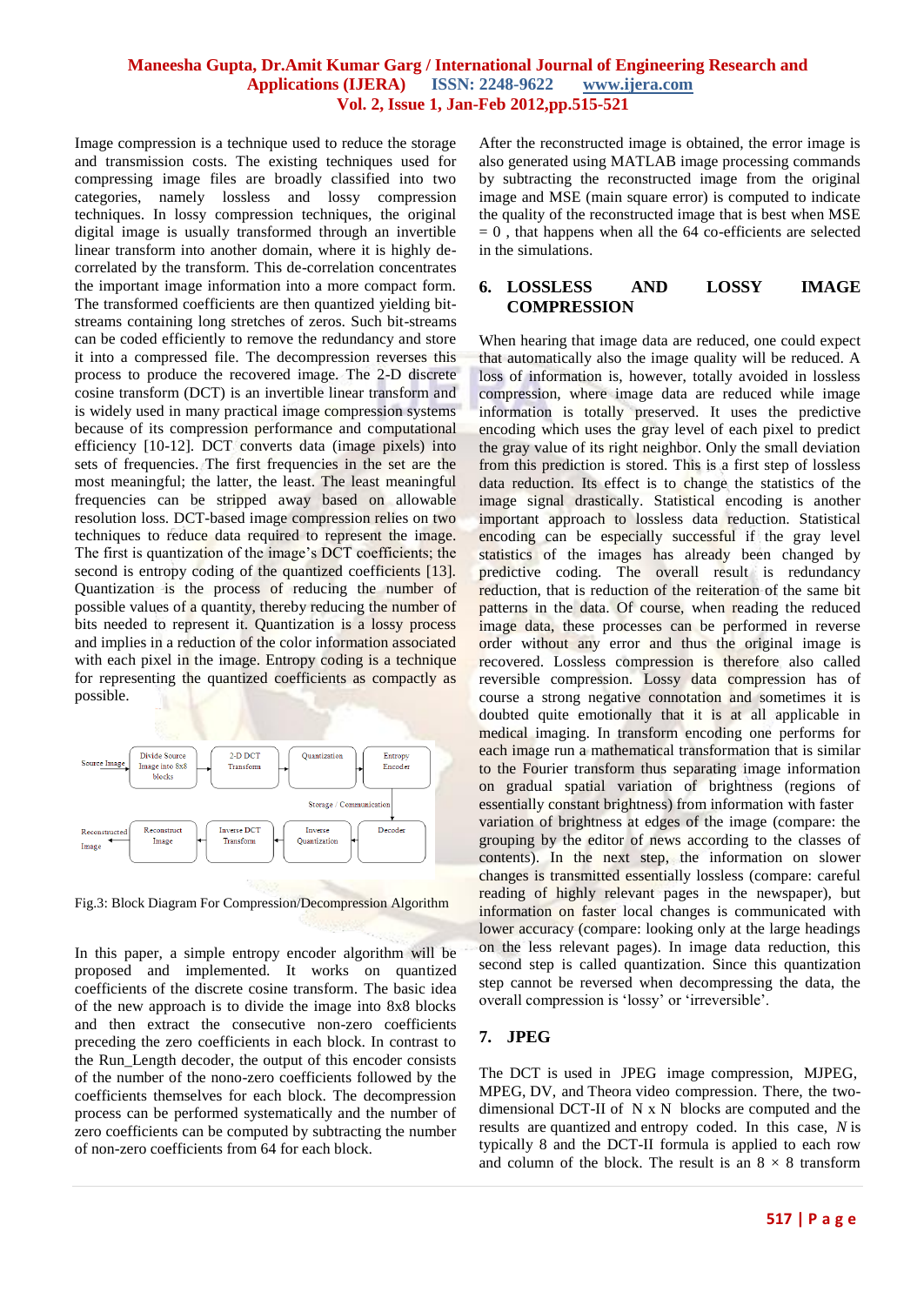coefficient array in which the (0,0) element (top-left) is the DC (zero-frequency) component and entries with increasing vertical and horizontal index values represent higher vertical and horizontal spatial frequencies.

 It incorporated the last advances in the image compression to provide a unified optimized tool to accomplish both lossless and lossy compression and decomposition using the same algorithm and the bit stream syntax. The systems architecture is not only optimized for compression efficiency at even very low bit-rates, it is also optimized for scalability and interoperability in the networks and noisy mobile environments. The JPEG standard will be effective in wide application areas such as internet, digital photography, digital library, image archival, compound documents, image databases, colour reprography (photocopying, printing, scanning, facsimile), graphics, medical imagery, mobile multimedia communication, 3G cellular telephony, client-server networking, e-commerce, etc.

#### **8. QUANTIZATION**

DCT-based image compression relies on two techniques to reduce the data required to represent the image. The first is quantization of the image's DCT coefficients; the second is entropy coding of the quantized coefficients. Quantization is the process of reducing the number of possible values of a quantity, thereby reducing the number of bits needed to represent it. Entropy coding is a technique for representing the quantized data as compactly as possible. I have developed functions to quantize images and to calculate the level of compression provided by different degrees of quantization.

# **9. ENTROPY ENCODING**

After quantization, most of the high frequency coefficients (lower right corner) are zeros. To exploit the number of zeros, a zig-zag scan of the matrix is used yielding to Long strings of zeros. The current coder acts as filter to pass only the string of non-zero coefficients. By the end of this process we will have a list of non-zero tokens for each block preceded by their count.

DCT based image compression using blocks of size 8x8 is considered. After this, the quantization of DCT coefficients of image blocks is carried out. After that, entropy encoding technique is applied to the resulting image.

Entropy encoding is a compression method based on the idea of allotting fewer bits to represent colors that occur frequently in an image and more bits to those that occur infrequently. Shannons entropy equation, allows us to compare an encoding to a theoretical optimum.

Processes with this principle are called entropy encoding. There are several of this kind. Entropy encoding is used regardless of the media"s specific characteristics. The data stream to be compressed is considered to be a simple digital sequence, and the semantic of the data is ignored. Entropy encoding is an example of lossless encoding as the decompression process regenerates the data completely. The raw data and the decompressed data are identical, no information is lost.

The general equation for a 1D (*N* data items) DCT is defined by the following equation:

$$
F(u) = \left(\frac{2}{N}\right)^{\frac{1}{2}} \sum_{i=0}^{N-1} \Lambda(i) \cdot \cos\left[\frac{\pi \cdot u}{2 \cdot N}(2i+1)\right] f(i)
$$
\n
$$
\tag{1}
$$

and the corresponding inverse 1D DCT transform is simple  $F^{\prime}(u)$ , i.e.:where

$$
\Lambda(i) = \begin{cases} \frac{1}{\sqrt{2}} & \text{for } \xi = 0\\ 1 & \text{otherwise} \end{cases}
$$
 (2)

The general equation for a 2D (*N* by *M* image) DCT is defined by the following equation:

$$
F(u,v) = \left(\frac{2}{N}\right)^{\frac{1}{2}} \left(\frac{2}{M}\right)^{\frac{1}{2}} \sum_{i=0}^{N-1} \sum_{j=0}^{M-1} \Lambda(i) \Lambda(j) \cos\left[\frac{\pi u}{2N}(2i+1)\right] \cos\left[\frac{\pi w}{2M}(2j+1)\right] f(i,j)
$$
(3)

and the corresponding inverse 2D DCT transform is simple  $F^{-1}(u,v)$ , i.e.:

where

$$
\Lambda(\xi) = \begin{cases} \frac{1}{\sqrt{2}} & \text{for } \xi = 0\\ 1 & \text{otherwise} \end{cases} \tag{4}
$$

The basic operation of the DCT is as follows:

- $\bullet$  The input image is N by M;
- $f(i,j)$  is the intensity of the pixel in row i and column j;
- $F(u, v)$  is the DCT coefficient in row k1 and column k2 of the DCT matrix.
- For most images, much of the signal energy lies at low frequencies; these appear in the upper left corner of the DCT.
- Compression is achieved since the lower right values represent higher frequencies, and are often small - small enough to be neglected with little visible distortion.
- The DCT input is an 8 by 8 array of integers. This array contains each pixel's gray scale level;
- 8 bit pixels have levels from 0 to 255.
- Therefore an 8 point DCT would be:

where,  $(5)$ 

#### **10. INVERSE DCT**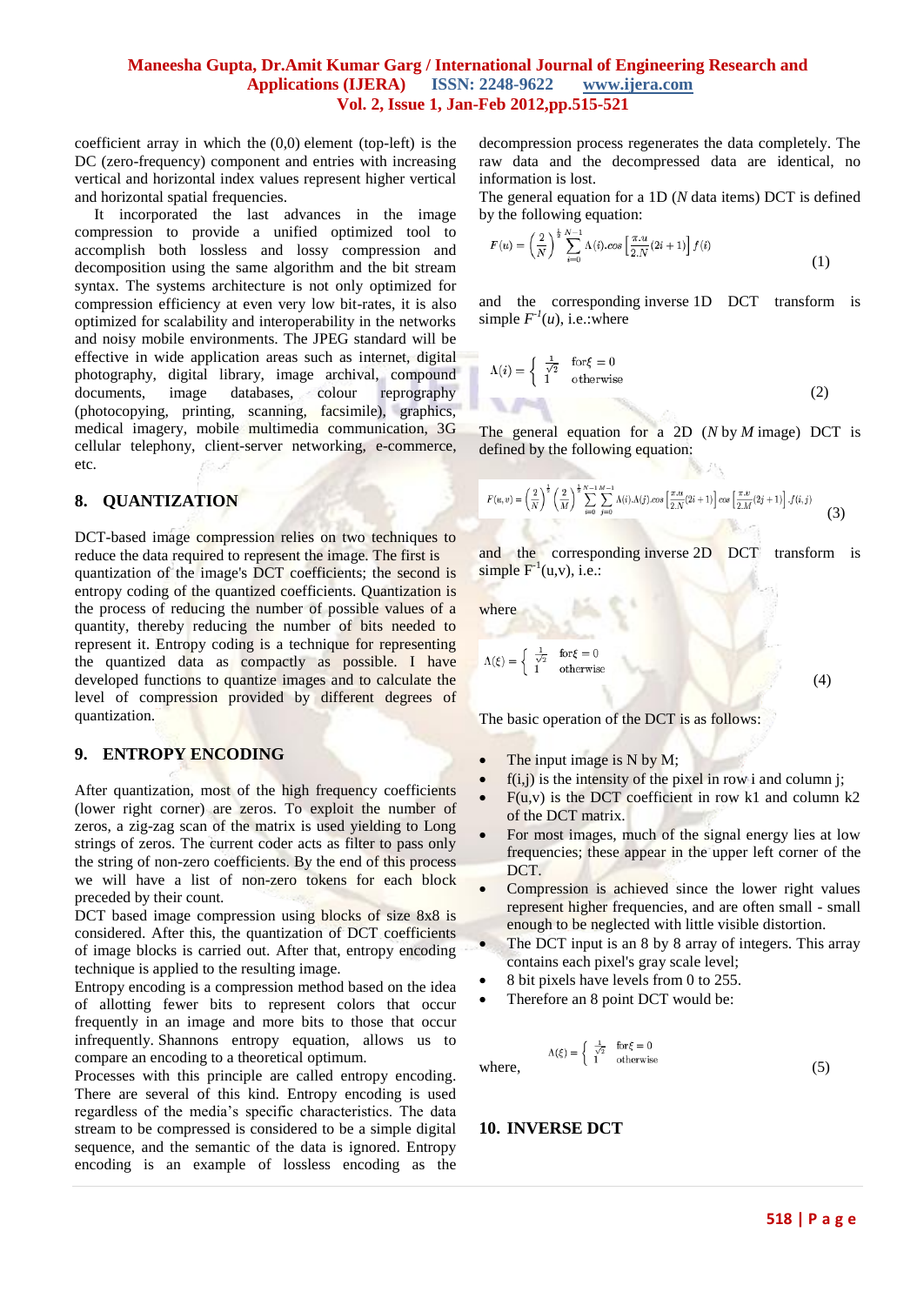Using the normalization conventions above, the inverse of DCT-I is DCT-I multiplied by 2/(N-1) The inverse of DCT-IV is DCT-IV multiplied by 2/N. The inverse of DCT-II is DCT-III multiplied by 2/N and vice versa.

 Like for the DFT, the normalization factor in front of these transform definitions is merely a convention and differs between treatments. For example, some authors multiply the transforms by  $\sqrt{2/N}$  so that the inverse does not require any additional multiplicative factor. Combined with appropriate factors of  $\sqrt{2}$  (see above), this can be used to make the transform matrix orthogonal.

#### **10.1 MULTIDIMENSIONAL DCTS**

Multidimensional variants of the various DCT types follow straightforwardly from the one-dimensional definitions: they are simply a separable product (equivalently, a composition) of DCTs along each dimension.

For example, a two-dimensional DCT-II of an image or a matrix is simply the one-dimensional DCT-II, from above, performed along the rows and then along the columns (or vice versa). Technically, computing a two- (or multi-) dimensional DCT by sequences of one-dimensional DCTs along each dimension is known as arow-column algorithm (after the two-dimensional case). That is, the 2d DCT-II is given by the formula (omitting normalization and other scale factors, as above):

$$
X_{k_1,k_2} = \sum_{n_1=0}^{N_1-1} \left( \sum_{n_2=0}^{N_2-1} x_{n_1,n_2} \cos\left[\frac{\pi}{N_2} \left(n_2 + \frac{1}{2}\right) k_2\right] \right) \cos\left[\frac{\pi}{N_1} \left(n_1 + \frac{1}{2}\right) k_1\right]
$$
  
= 
$$
\sum_{n_1=0}^{N_1-1} \sum_{n_2=0}^{N_2-1} x_{n_1,n_2} \cos\left[\frac{\pi}{N_1} \left(n_1 + \frac{1}{2}\right) k_1\right] \cos\left[\frac{\pi}{N_2} \left(n_2 + \frac{1}{2}\right) k_2\right].
$$
 (6)



Fig4: Two-dimensional DCT frequencies from the JPEG DCT

As with multidimensional FFT algorithms, however, there exist other methods to compute the same thing while performing the computations in a different order (i.e. interleaving/combining the algorithms for the different dimensions).

 The inverse of a multi-dimensional DCT is just a separable product of the inverse(s) of the corresponding onedimensional DCT(s) (see above), e.g. the one-dimensional inverses applied along one dimension at a time in a rowcolumn algorithm.

 The image to the right shows combination of horizontal and vertical frequencies for an 8 x 8 ( $N_1 = N_2 = 8$ ) twodimensional DCT. Each step from left to right and top to bottom is an increase in frequency by 1/2 cycle. For example, moving right one from the top-left square yields a half-cycle increase in the horizontal frequency. Another move to the right yields two half-cycles. A move down yields two half-cycles horizontally and a half-cycle vertically. The source data (8x8) is transformed to a linear combination of these 64 frequency squares

#### **11. MSE : MEAN SQUARE ERROR**

The phrase Mean Square Error, often abbreviated MSE (also called PSNR, Peak Signal to Noise Ratio) is an engineering term for the ratio between the maximum possible power of a [signal](http://en.wikipedia.org/wiki/Signal_(information_theory)) and the power of corrupting noise that affects the fidelity of its representation. Because many signals have a very wide [dynamic range,](http://en.wikipedia.org/wiki/Dynamic_range) MSE is usually expressed in terms of the [logarithmic](http://en.wikipedia.org/wiki/Logarithm) [decibel](http://en.wikipedia.org/wiki/Decibel) scale.

 The MSE / PSNR is most commonly used as a measure of quality of reconstruction of lossy compression [codecs](http://en.wikipedia.org/wiki/Codec) (e.g., for [image compression\)](http://en.wikipedia.org/wiki/Image_compression).The signal in this case is the original data, and the noise is the error introduced by compression. When comparing compression codecs it is used as an approximation to human perception of reconstruction quality, therefore in some cases one reconstruction may appear to be closer to the original than another, even though it has a lower PSNR (a higher PSNR would normally indicate that the reconstruction is of higher quality). One has to be extremely careful with the range of validity of this metric; it is only conclusively valid when it is used to compare results from the same codec (or codec type) and same content.

 It is most easily defined via the [mean squared](http://en.wikipedia.org/wiki/Mean_squared_error)  [error](http://en.wikipedia.org/wiki/Mean_squared_error) (MSE) which for two  $m \times n$  monochrome images *I* and *K* where one of the images is considered a noisy approximation of the other is defined as:

$$
MSE = \frac{1}{m n} \sum_{i=0}^{m-1} \sum_{j=0}^{n-1} [I(i,j) - K(i,j)]^2
$$
 (7)

The PSNR is defined as:

$$
PSNR = 10 \cdot \log_{10} \left( \frac{MAX_I^2}{MSE} \right)
$$

$$
= 20 \cdot \log_{10} \left( \frac{MAX_I}{\sqrt{MSE}} \right)
$$
(8)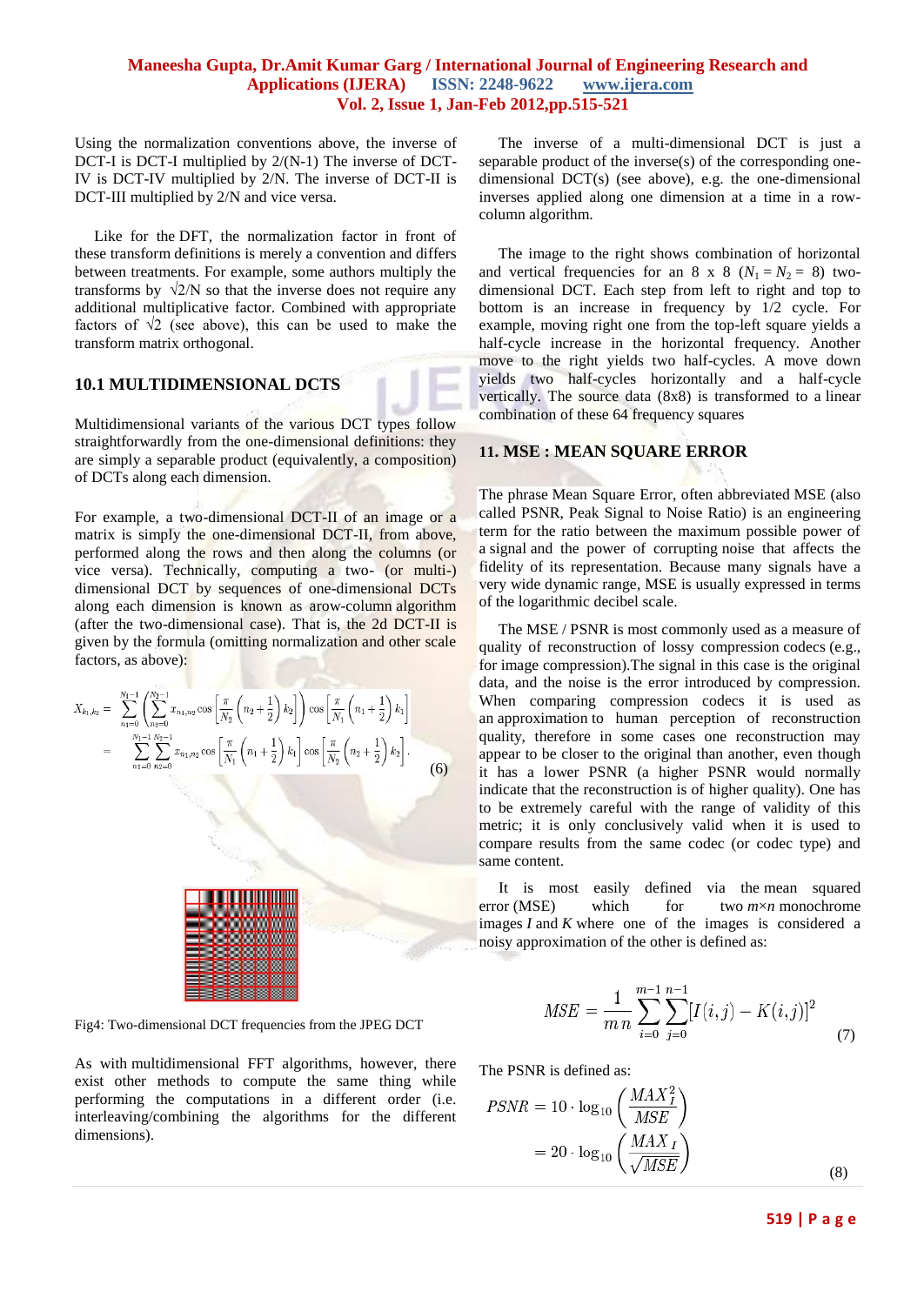Here,  $MAX_{I}$  is the maximum possible pixel value of the image. When the pixels are represented using 8 bits per sample, this is 255. More generally, when samples are represented using linear PCM with B bits per sample,  $MAX<sub>I</sub>$  is 2*B*−1. For color images with three RGB values per pixel, the definition of PSNR is the same except the MSE is the sum over all squared value differences divided by image size and by three.



Fig.5: Example luma PSNR values for a cjpeg compressed image at various quality levels

# **12. SIMULATIONS AND RESULTS**

The window for showing the results that appear on the screen when running the code is shown below:



The window shows the original image, reconstructed image after applying 2D – DCT and the computed error image. On the right hand side, top is shown a slider option to vary the number of coefficients of 8 x 8 blocks image input for DCT matrix that could have a value in between 1 to 64. Apply button is present to finally apply the DCT on the image selected after setting the number of co-efficients for the ima-

ge compression. Also, MSE is calculated and displayed on the bottom of the images indicating the quality of reconstructed image.In the above picture, all the 64 coefficients have been selected and error image is obtained zero with  $MSE = 0$  indicating that best reconstruction is attained at highest number of co-efficients been selected. Analysis of Image Compression Algorithm using DCT is conducted on Six natural images out of which Saturn Image has been shown before and after reconstruction along with their obtained MSE.









b) Reconstructed Image c) Error Image

Mean Square Error  $= 0.000448$ 

After DCT (50%) : Coefficients selected = 32



d) Reconstructed Image e) Error Image

Mean Square Error  $= 0.000179$ 

After DCT  $(100\%)$ : Coefficients selected = 64



After DCT  $(25%)$ : DCT Coefficients selected = 16